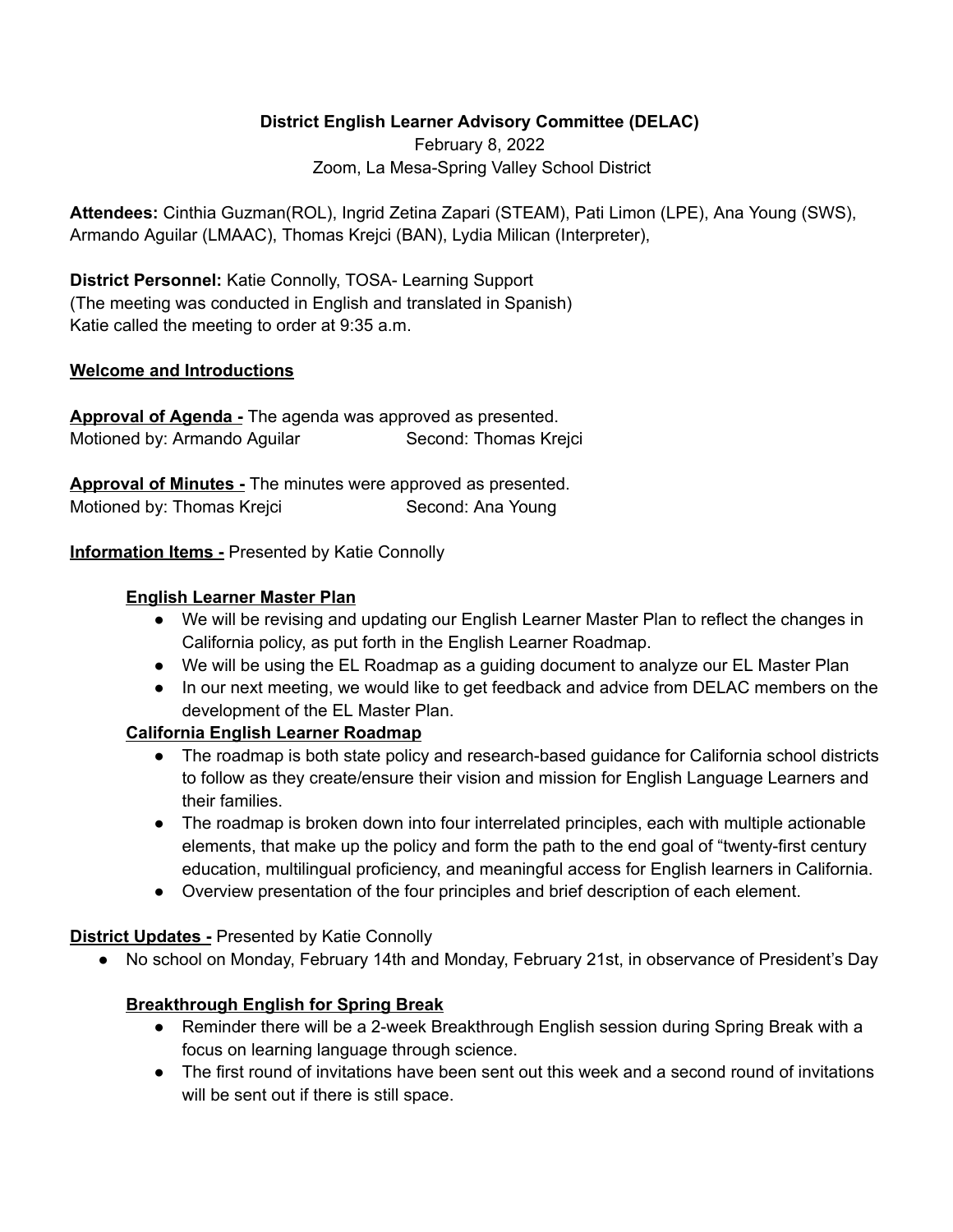## **Parent Request/Questions**

● Request to receive a copy of the current master plan or to know where to go to find it so DELAC members who want to, can read through it before the next meeting.

The next DELAC Meeting will be held on March 8, 2022. Meeting adjourned at 10:25 am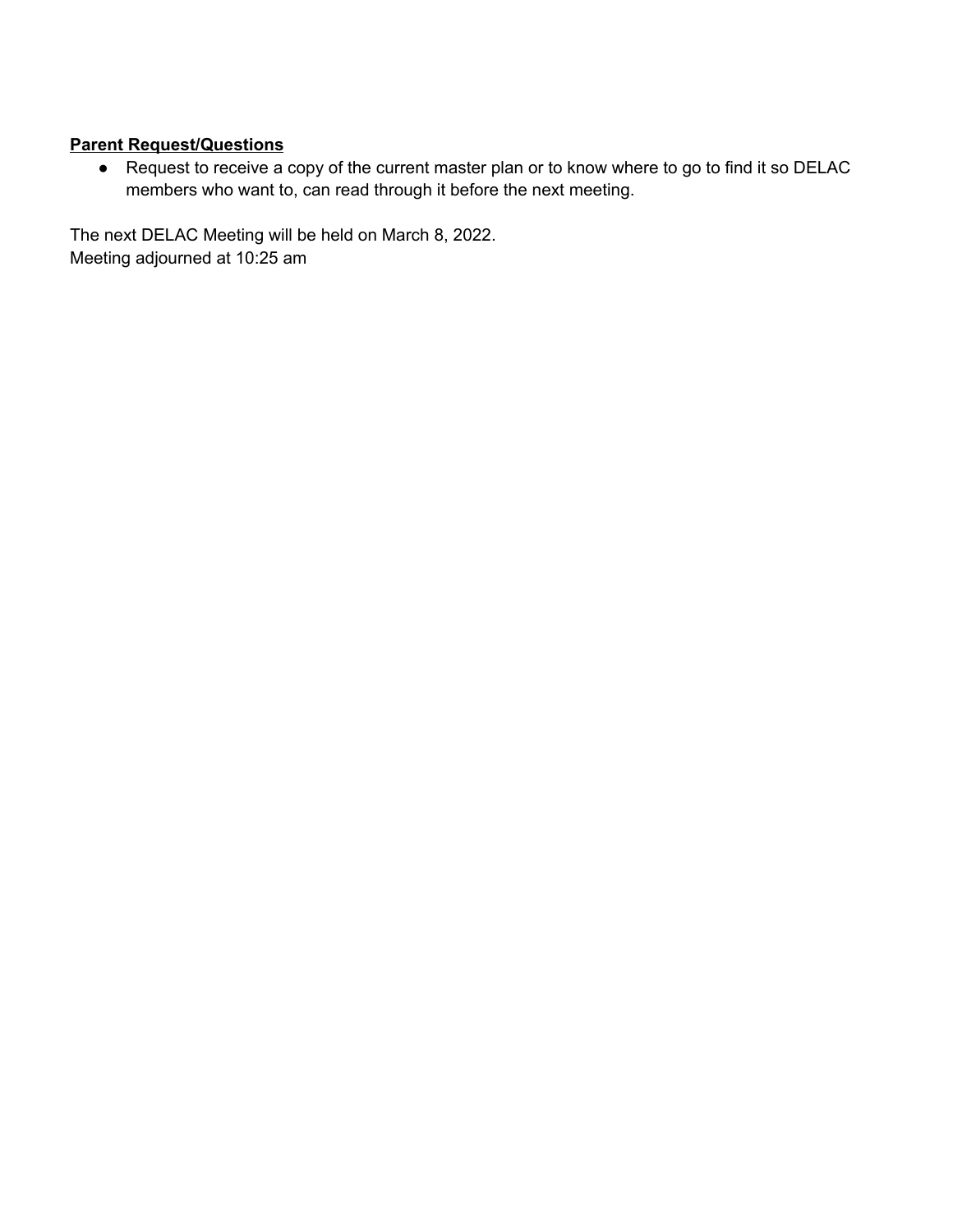### **Comité Asesor referente a los aprendices de inglés (DELAC)**

8 de febrero del 2022 Zoom, La Mesa-Spring Valley School District

**Presentes:** Cinthia Guzmán(ROL); Ingrid Zetina Zapari (STEAM); Pati Limón (LPE); Ana Young (SWS); Armando Aguilar (LMAAC); Thomas Krejci (BAN); Lydia Milican (Intérprete),

**Personal del Distrito:** Katie Connolly, Apoyo de docentes de asignación especial (TOSA) - Apoyo Pedagógico (La reunión se llevó a cabo en inglés y fue interpretada en español) Katie abrió la sesión a las 9:35 a.m.

### **La bienvenida y preseentaciones**

**Aprobación de la agenda -** La agenda fue aprobada tal como fue presentada. Mocionado por: Armando Aguilar Secundado por: Thomas Krejci

**Aprobación de las minutas -** Las minutas fueron aprobadas tal como fueron presentadas. Mocionado por Thomas Krejci Secundado por: Ana Young

**Elementos informados -** Presentados por Katie Connolly

### **Plan Maestro de Aprendices de Inglés**

- Revisaremos y actualizaremos el Plan Maestro de Aprendices de Inglés para que refleje los cambios en la política de California, como se establece en la Trayectoria de Aprendices de Inglés.
- Utilizaremos la Trayectoria de Aprendices de Inglés como documento guía para analizar nuestro Plan Maestro de Aprendices de Inglés.
- En nuestra próxima reunión nos gustaría obtener opiniones y sugerencias de los miembros de DELAC sobre el desarrollo del Plan Maestro de Aprendices de Inglés.

# **California English Learner Roadmap**

- La trayectoria es tanto una política estatal como una guía basada en investigaciones para que los distritos escolares de California la sigan a medida que establecen/garantizan su visión y misión para los aprendices del idioma inglés y sus familias.
- La trayectoria se divide en cuatro principios interrelacionados, cada uno con múltiples elementos accionables, que conforman la política y forman el camino hacia el objetivo final de "educación del siglo XXI, dominio multilingüe y acceso significativo para los aprendices de inglés en California.
- Presentación general de los cuatro principios y breve descripción de cada elemento.

# **Actualizaciones del Distrito -** Presentado por Katie Connolly

● No hay clases el lunes, 14 de febrero y el lunes, 21 de febrero por el Día de los Presidentes